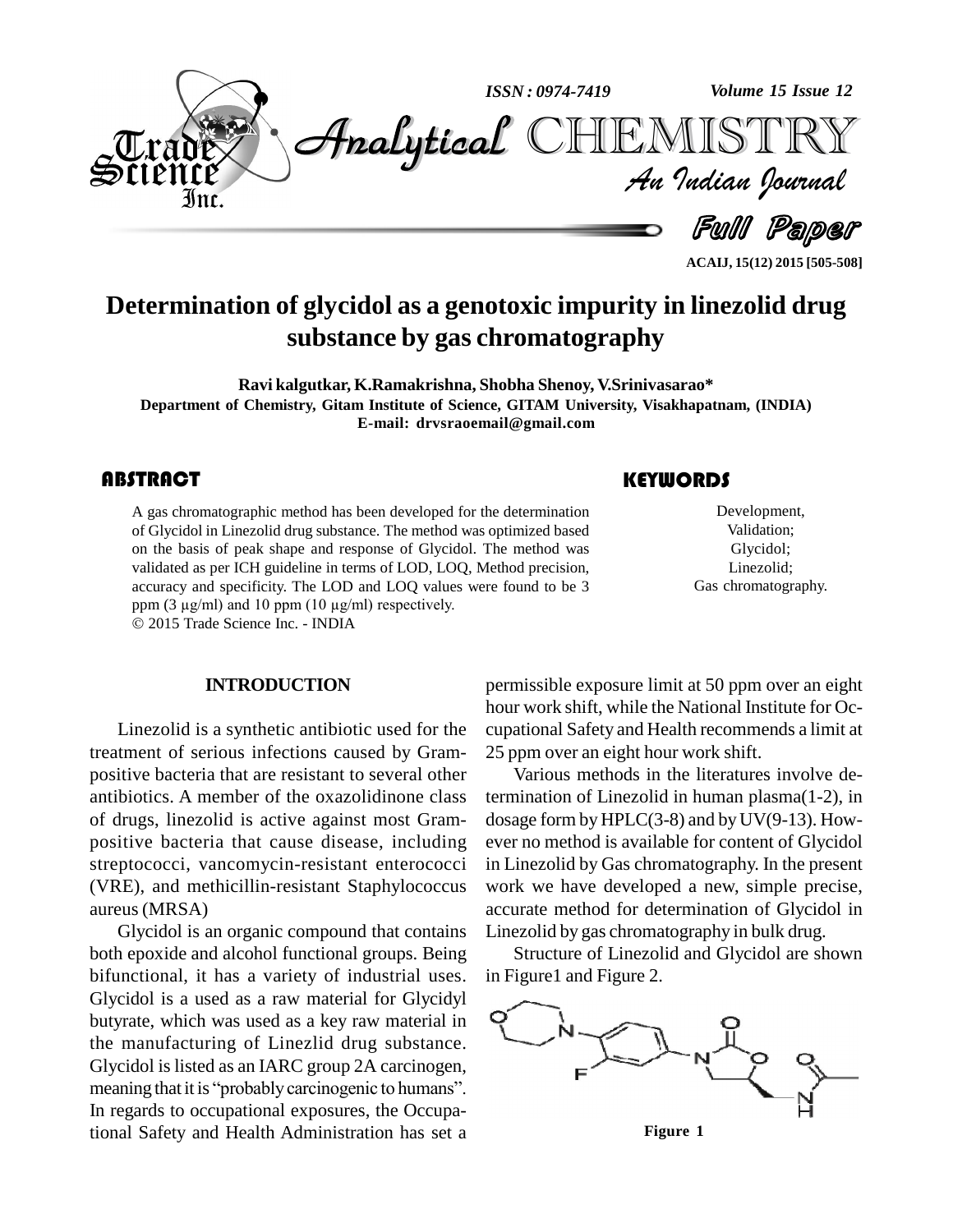

#### **EXPERIMENTAL**

#### **Chemicals**

Emplura grade cyclohexane was purchased from Merck. Samples of Linezolid are received from lo cal market.

#### **Chromatographic conditions**

Glycidol was purchased from Aldrich chemicals;  $220^{\circ}$ C and  $280x\%$ C respectively. The detector at-Analysis was carried on a GC system equipped with liquid auto sampler (Perkin Elmer 580 gas chro matograph with auto sampler) with Flame ionisation detector and Helium as a carrier gas. Analysis was done on DB-FFAP(phterethalic acid modified poly ethylene glycol phase) column of 30 m length, 0.53 done on DB-FFAP (phterethalic acid modified polyethylene glycol phase) column of 30 m length, 0.53 mm inner diameter and  $1\mu$ m film thickness. Injector temperature and detector temperature were kept as mm inner diameter and 1µm film thickness. Injector<br>temperature and detector temperature were kept as<br>220°C and 280æ%C respectively. The detector attenuation is kept at  $-6(1)$  for maximum response. After optimisation the split was decided as 5mL/min for tenuation is kept at -6(1) for maximum response. After<br>optimisation the split was decided as 5mL/min for<br>5µL injection. Flow of carrier gas (Helium) is kept



**Figure 4 : Typical chromatograms of (a) Blank (b) Standard (c) Sample (d) spiked sample**

**Analytical** CHEM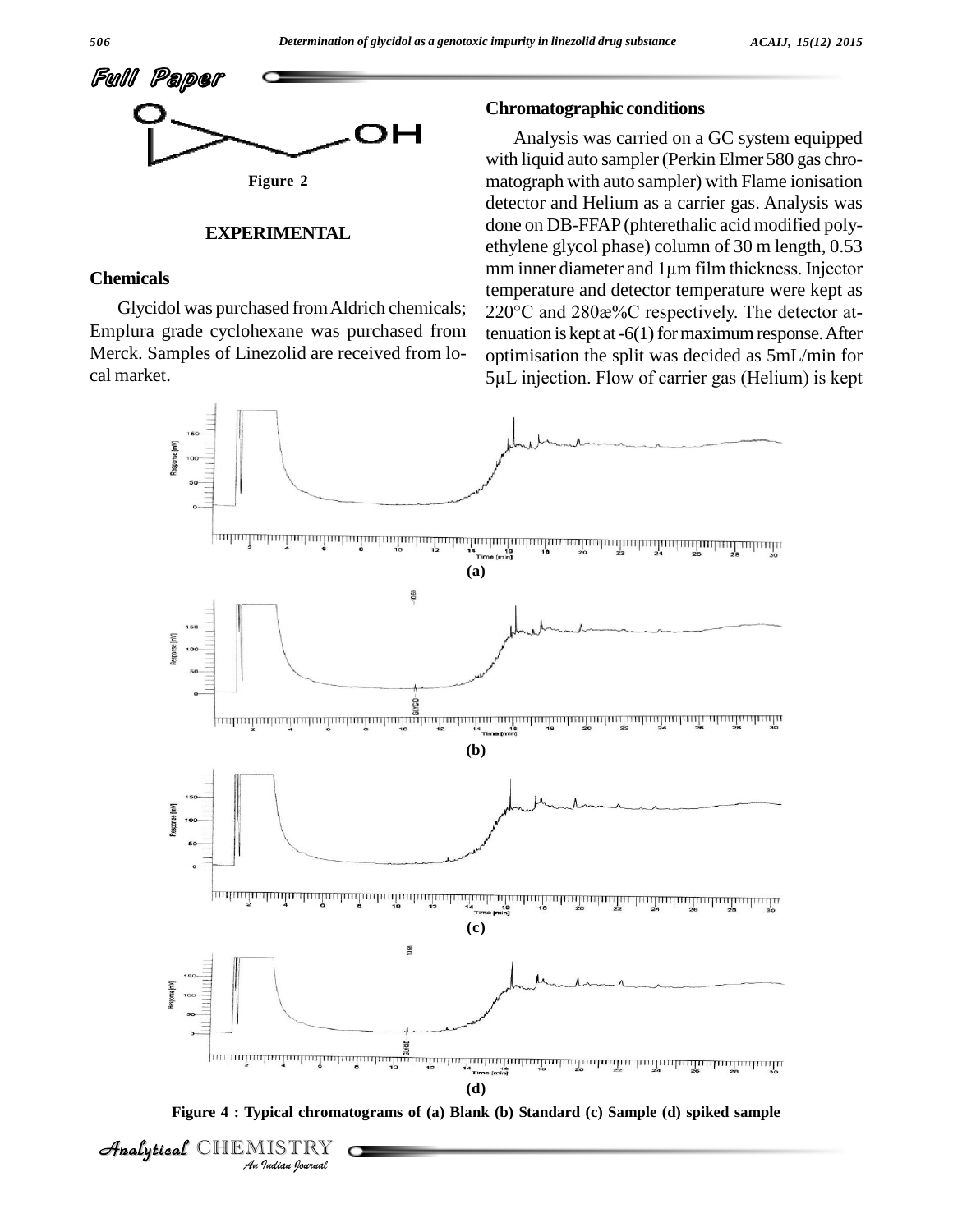

at 5.0 mL/min at constant flow. The GC oven tem at 5.0 mL/min at constant flow. The GC oven tem-<br>perature is programmed as as  $70^{\circ}$ C for 7 minutes 20 p at 5.0 mL/min at constant flow. The GC oven tem-<br>perature is programmed as as  $70^{\circ}$ C for 7 minutes 20 ppr<br>then raised to 240°C at a rate of 20°C/min and hold determ for 15 minutes.

## **Standard stock preparation**

Glycidol solution was prepared by diluting 50 mg of Glycidol to 50 ml with Dichloromethane. Further 1 ml of this solution was diluted up to 100 ml with Dichloromethane.

#### **Standard preparation**

Further 5 mL of this solution was diluted up to 100 mL with Dichloromethane.

#### **Sample preparation**

Weighed about 50 mg of Linezolid sample into a 5mL volumetric flask, added 2mL diluent, sonicate to dissolve and make upto mark with diluent. Filter 5mL volumetric flask, added 2mL diluent, so<br>to dissolve and make upto mark with diluent.<br>through 0.45µ Nylon 66 filter and inject.

#### **RESULTSAND DISCUSSION**

#### **Method development and optimization**

Glycidol is a slightly viscous liquid at ambient temperature with <sup>a</sup> boiling point of <sup>167</sup>°C Solvents used for development were Methanol, Acetone and Dichloromethane. Dichloromethane is finalised as the diluent as Glycidol shows good response com pared to Methanol and Acetone. Methanol shows [2] tailing for the peak while Acetone shows interfer ence. The experiment was initially carried out on DB-1 and DB-5 column but was replaced by DB- FFAP column for sharper peak and retention time.<br>The effect of injection volume and split was observed<br>and optimised up to 5  $\mu$ L with a split of 5mL/min for [3] The effect of injection volume and split was observed<br>and optimized up to  $5 \text{ uJ}$  with a split of  $5 \text{ mJ}$  (min for [3] sample concentration of 10mg/mL.

# **Method validation**

The method validation work was conducted ac cording to the ICH guidelines(14-15). The Validated metric methods for the determination of linezolidmethod parameters include specificity, accuracy, Sensitivity, Precision, linearity, robustness, rugged ness and solution stability. LOD, LOQ values were [5] obtained by preparing a series of known concentration solutions of increasing concentration and plotted a graph of concentration against area of analyte.

LOD and LOQ values were found to be 6 ppm and 20 ppm respectively. Linearity of the method was determined by preparing and analyzing a series of 7 standard solutions to cover the concentration range of LOQ to 75 ppm for Glycidol. The linearity correlation coefficient was found to be 0.9991

The method is precise which is indicated by the low % relative standard deviation of six replicate standards, which was 3.32. The accuracy of method was determined by spiking the samples at 50 %, 100 % and 150 % level.

# **CONCLUSIONS**

A simple and sensitive GC method has been de veloped and validated for the trace analysis of Glycidol in pharmaceuticals.The validation has been conducted according to ICH guidelines. This method is sensitive enough to detect 3 ppm and quantify 10 ppm level of Glycidol in pharmaceutical drug substances.

#### **REFERENCES**

- **[1]** C.M.Tobin, J.Sunderland, L.O.White, A.P.MacGowan; A simple, Isocratic high-perfor mance liquid chromatography assay for linezolid in<br>human serum, Journal of Antimicrobial Chemo-<br>therapy, **48**, 605–8 (**2001**). human serum, Journal of Antimicrobial Chemo-
- **[2]** C.M.Tobin, J.Sunderland, A.M.Lovering, A.P.MacGowan; A high performance liquid chro matography (HPLC) assay for linezolid in continu ous ambulatory peritoneal dialysis fluid (CAPDF) Journal ofAntimicrobial Chemotherapy, **15(4)** 1041- 1042.
- **[3]** K.jaya prasanti, B.Syama sundar; A validated RP- HPLC method for the derermination of Linezolid in pharmaceutical dosage forms, Int.J.Pharm.Bio.Sci., HPLC method for the derermin<br>pharmaceutical dosage forms,<br>July, 3(3), 44–51 (2012).
- *An*Analyticalmaceutical Research, **4(1)**, 714-718 **(2012)**. **[4]** M.MathrusriAnnapurna,K.SatishKumar,M.V.V.Sai Gangadhara Reddy; New derivative spectrophoto- M.Mathrusri Annapurna, K.Satish Kumar, M.V.V.Sai<br>Gangadhara Reddy; New derivative spectrophoto-<br>metric methods for the determination of linezolid – An antibacterial drug, Journal of Chemical and Phar-
- **012**).<br>*V*l. M. Patel,<br>*i*olid in phar-<br>pmatography<br>*I*ISTRY<br>*Indian Iournal* **[5]** S.A.Patel P.U.Patel, N.J.Patel, M.M.Patel, U.V.Bangoriya; Determination of Linezolid in phar maceutical dosage forms by liquid chromatography and ultraviolet Spectroscopy, J.AOAC.Int., **90(5)**,

**Analytical** CHEMISTRY